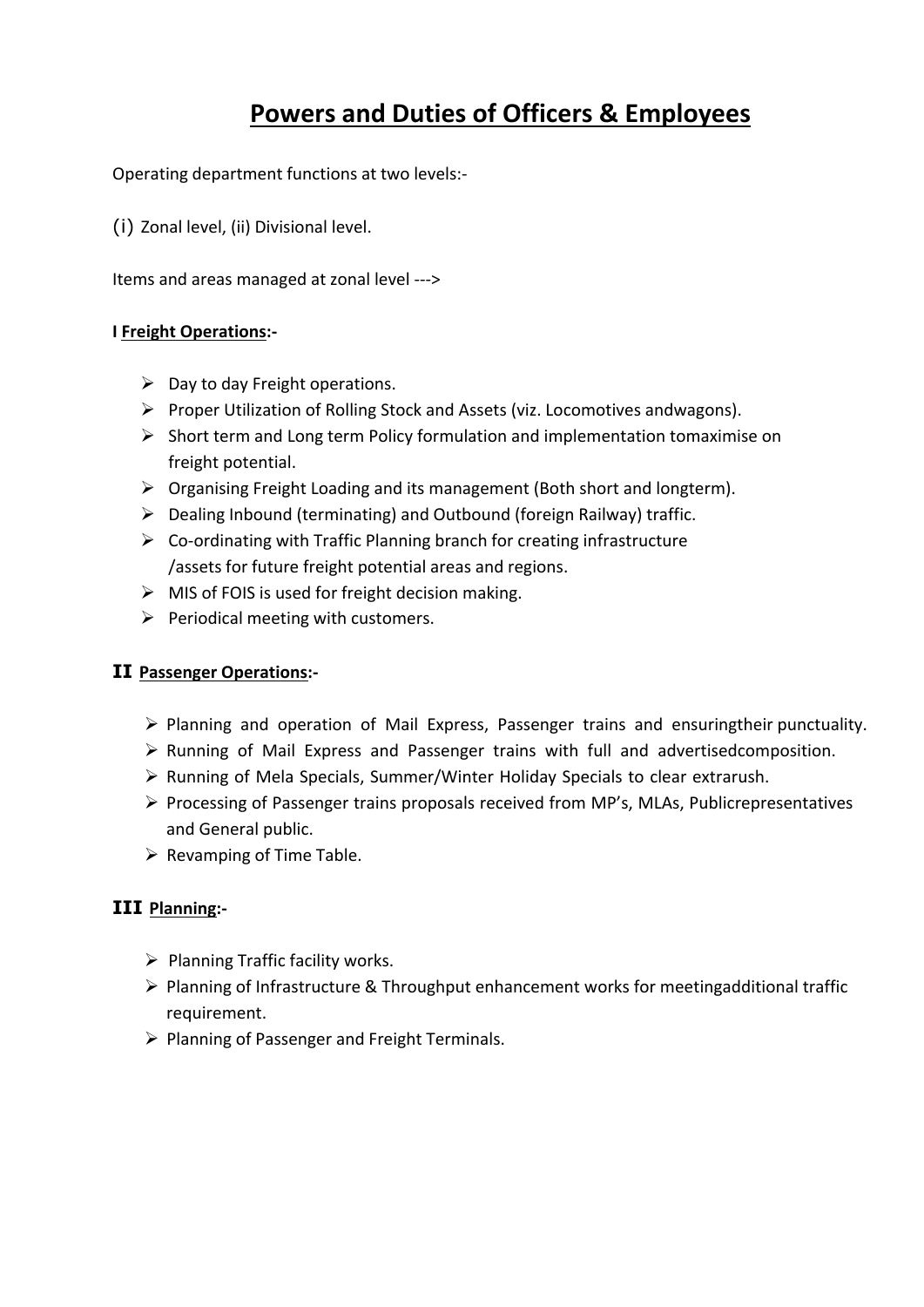## **IV General Matters:-**

- $\triangleright$  General instructions, staff, operating stores, scheduled and surprise inspections, framing of rules, revision of rules, training (including institutional training arrangements)
- $\triangleright$  Implementation of Railway Board Policies.
- $\triangleright$  Ensuring filling up of vacancies of staff at Divisional and Zonal levels.
- $\triangleright$  Six monthly Crew review.
- $\triangleright$  Updating of Rule books/Manuals and associated amendment

## **The Procedure followed in the Decision making process**

The Zonal Traffic Department is over all in charge of guiding policy implementation ondaily basis looking at availably over all resources and execution is generally will be at Divisional levels.

## *Freight*:-

- $\triangleright$  Controlling of Freight trains through FOIS (Generated output MIS).
- $\triangleright$  Allotment of rakes on the basis of extant rules i.e Priority cum date of Registration ODR. (Priority Schedules) duly observing operating restrictionsin force, the balancing of traffic (Locomotives, stock) across section, Divisional Interchange Points keeping in view the violability aspect.
- $\triangleright$  Monitoring of various streams of traffic.

#### *Passenger*:-

- $\triangleright$  Monitoring of Composition of Mail Express & Passenger trains.
- $\triangleright$  Monitoring of Punctuality performance of Mail Express & Passengers trains.
	- $\triangleright$  No of Trains running right time.
	- $\triangleright$  No of Trains not loosing time.
	- $\triangleright$  No of Trains reaching destination up to 15 minutes late.

The decision for overall improvement of Freight and Operations is done keepingin mind following aspects-

- $\triangleright$  Receiving of Proposals.
- $\triangleright$  Scrutiny of Proposals.
- $\triangleright$  Filed Inspection.
- $\triangleright$  Technical Discussions among the Staff & Officers.
- $\triangleright$  Analysis of Operating and revenue earning data.
- $\triangleright$  Final Decision.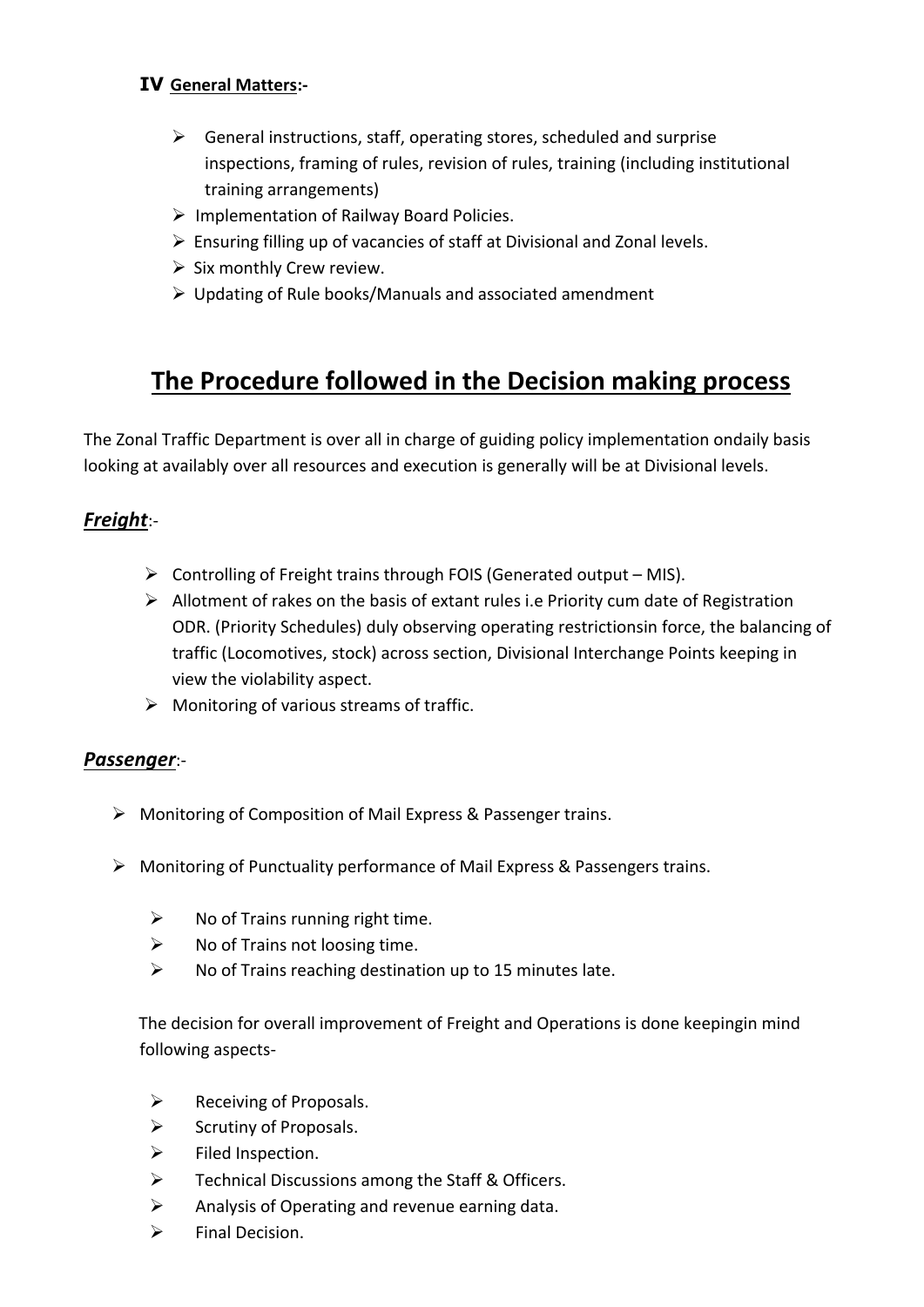# **Norms set by it for discharge of its Function**

Norms in Railway terms are understood as the annual targets set by Railway Board for various.

Operating indices Operating & earning targets are advised by Railway Board, These are in tern bifurcated Division wise. All efforts are made to realise targets. In addition to achieving targets constant monitoring is done in respect of:-

- $\triangleright$  Punctuality of Mail Express Trains.
- $\triangleright$  Safety of Train Operations.
- $\triangleright$  Open and Transparent system of Wagon allotment.
- $\triangleright$  Complaints and Suggestions received from General Public.

Railway being Government Organization the Canon of financial propriety is ensuredand all wasteful expenditures are curbed.

# **Rules, Regulations, Instructions, Manual and Records used for discharging its functions**

- **1.** General and subsidiary Rules.
- **2.** Accident Manual.
- **3.** Block working Manual.
- **4.** Operating Manual.
- **5.** Disaster Management.